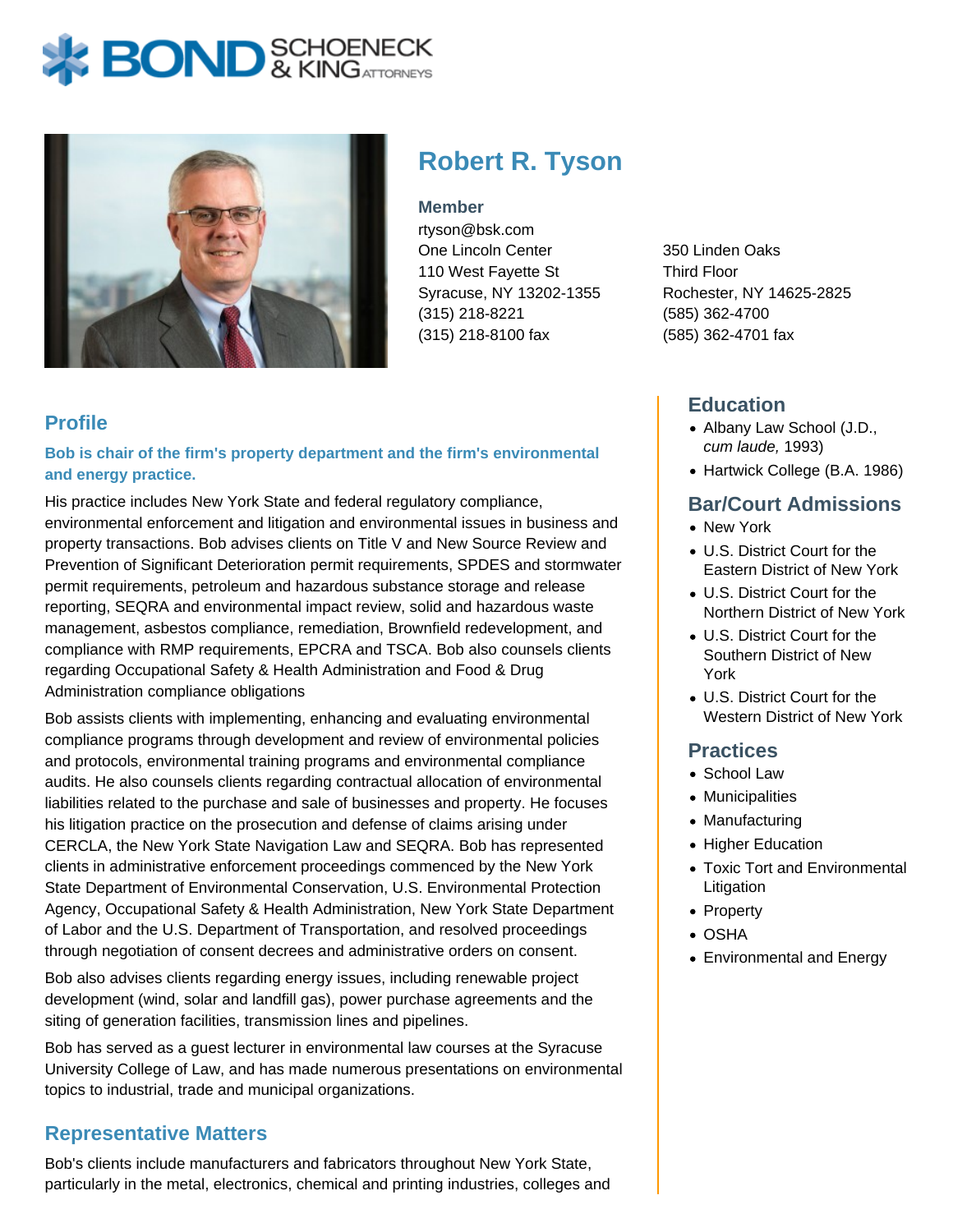

universities, hospitals, developers, municipalities, school districts and energy providers. Recent matters have included:

- Counsel to leading manufacturer of beauty products relating to development of on-site wind turbine power generation.
- Negotiation of federal consent decrees in U.S. Environmental Protection Agency Clean Water Act (Combined Sewer Overflow) and Clean Air Act (Title V and Prevention of Significant Deterioration) enforcement proceedings.
- Providing strategic counsel to numerous clients regarding the voluntary disclosure of environmental violations under the EPA Audit Policy.
- Representation of Potentially-Responsible Parties in CERCLA private-party and governmental plaintiff litigation.
- Serves as General Counsel to rural electric cooperative.

#### **Honors & Affiliations**

- Listed in:
	- The Best Lawyers in America®, Environmental Law, 2013-2022 (listed for  $\circ$ more than 5 years)
		- Lawyer of the Year Syracuse, Environmental Law, 2016  $\blacksquare$
		- Chambers USA 2021 Environmental  $\blacksquare$
	- $\circ$ New York Super Lawyers®, Environmental, 2021
- American Bar Association, Section of Environment, Energy and Resources
- New York State Bar Association, Environmental and Energy Law Section, Executive Committee; Co-Chair of the Air Quality Committee
- Member, Former Officer and Former Director, Central New York Chapter of the Air & Waste Management Association

#### **Representative Presentations**

- Lautenberg Chemical Safety Act / EPA Update, New York State Chemical Council 2017 Annual Policy and Legislative Meeting, January 24, 2017
- Navigating Environmental Due Diligence: Legal Considerations, New York State Commercial Association of Realtors, 2016
- Legal Perspective: Emerging EHS Issues, MACNY Safety & Environmental Health Council, 2015
- Outgreening for Economic Advantage, Strategies Beyond NetZero, Central New York Air & Waste Management Association, 2011
- What Every Lawyer Should Know About Climate Change Law and Sustainability, In-Firm Presentation, 2009
- Regulatory Approvals, Implications & Economic Development Incentives for Renewable Energy, Rochester/Genesee Finger Lakes Region Task Force, 2009

### **Representative Publications**

"Obtain Financial Assistance to Install Solar and Wind Energy Systems," Central New York Business Journal, May 2, 2014